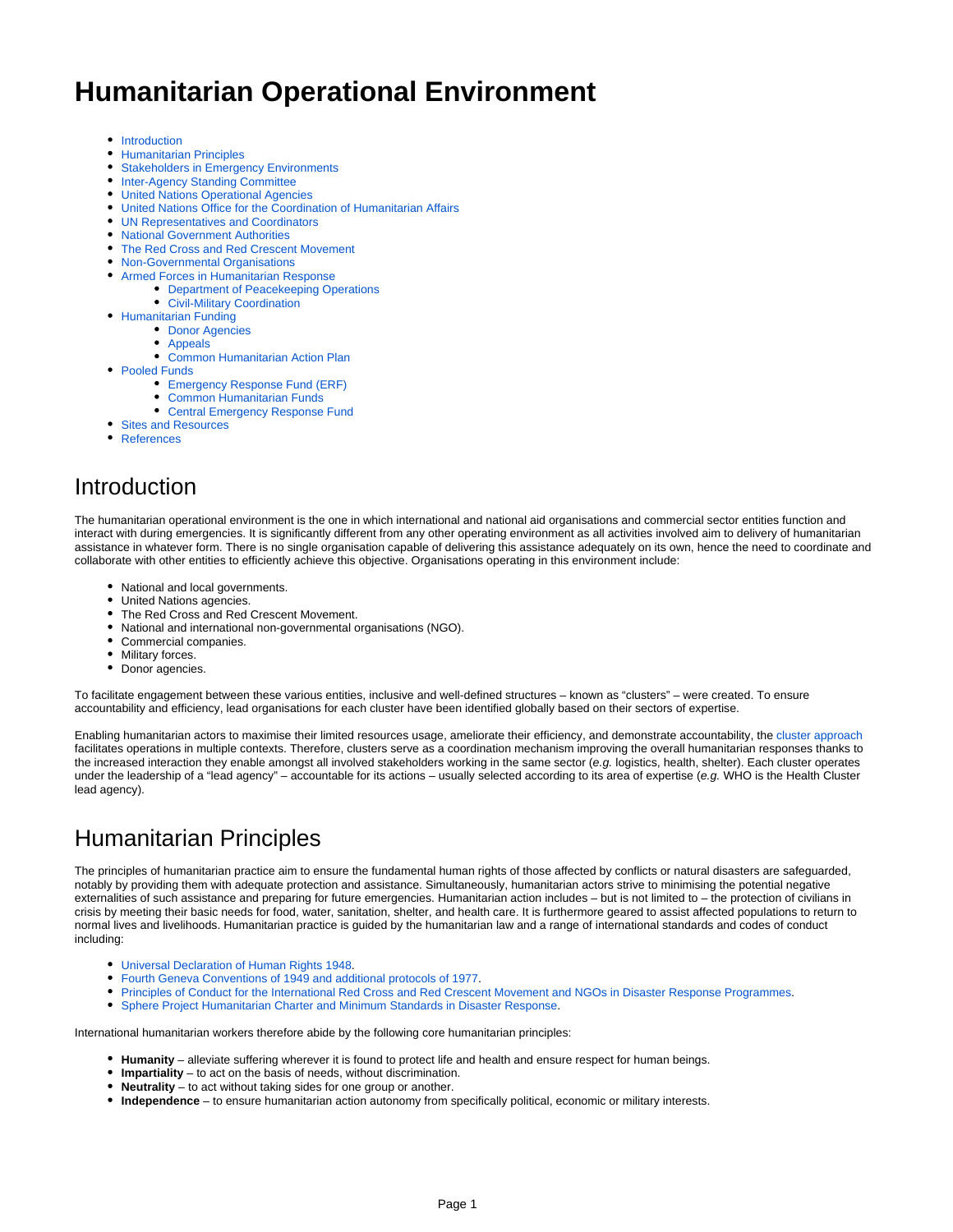# Stakeholders in Emergency Environments

It is important that humanitarian logistics staff fully understand the environment in which they are operating and the respective roles the various humanitarian stakeholders they may interact with have. Below are listed the main bodies that are usually involved in any given emergency where humanitarian actors are deployed:

- Inter-Agency Standing Committee (IASC)
- United Nations Operational Agencies  $\bullet$
- $\bullet$ United Nations Coordination Mechanisms
- $\bullet$ National Government Authorities
- The Red Cross and Red Crescent Movement  $\bullet$
- $\bullet$ Non-Governmental Organisations (NGOs)
- Department of Peacekeeping Operations (DPKO)
- $\bullet$ Donor Agencies

## <span id="page-1-0"></span>Inter-Agency Standing Committee

The [Inter-Agency Standing Committee \(IASC\)](http://interagencystandingcommittee.org/) is a unique forum for coordination, policy development, and decision-making involving United Nations and non-United Nations agencies. IASC is the primary global mechanism for inter-agency coordination of humanitarian assistance. Under the leadership of the Emergency Relief Coordinator appointed by the United Nations Secretary-General – the IASC develops humanitarian policies, agrees on a clear division of responsibility for the various aspects of humanitarian assistance, identifies and addresses gaps in response, and advocates for effective application of humanitarian principles.

The IASC forum is composed by the heads (or designated representatives) of the United Nations operational agencies (i.e. FAO, OCHA, UNDP, UNFPA, UNHABITAT, UNHCR, UNICEF, WFP, and WHO) and other humanitarian organisations such as ICRC, ICVA, IFRC, InterAction, IOM, OHCHR, RSG on Human Rights of IDPs, SCHR, and the World Bank. The number of participating agencies has expanded since the IASC inception in 1991. On the global level, the IASC meets formally twice a year and deliberates on issues brought to its attention by the ERC and by the IASC Working Group. The [IASC](https://dlca.logcluster.org/download/attachments/72320049/IASC-TOR.pdf?version=1&modificationDate=1634283698000&api=v2)  [Terms of Reference](https://dlca.logcluster.org/download/attachments/72320049/IASC-TOR.pdf?version=1&modificationDate=1634283698000&api=v2) may be consulted here.

# <span id="page-1-1"></span>United Nations Operational Agencies

In the United Nations system consists of a number of programmes, funds, and specialised agencies, each with their specific mandate and set of expertise, that are responsible for carrying out relief and recovery activities. Their wide-ranging activities include identifying humanitarian needs through various assessments as well as designing and implementing relief programmes to assist and support affected populations. The overarching structure of these entities can be found in [United Nations Organisational Chart](https://dlca.logcluster.org/download/attachments/72320049/UN%20Organizational%20Chart.pdf?version=1&modificationDate=1634282583000&api=v2).



Furthermore, for more specific details, the below links lead to their main online platforms:

- [FAO](http://www.fao.org/) Food and Agriculture Organization of the United Nations
- [UNHABITAT](http://www.unhabitat.org/)  United Nations Human Settlements Programme
- [UNHCR](http://www.unhcr.org/) United Nations High Commissioner for Refugees
- [WHO](http://www.who.int/) World Health Organization
- [WB](http://www.worldbank.org/) World Bank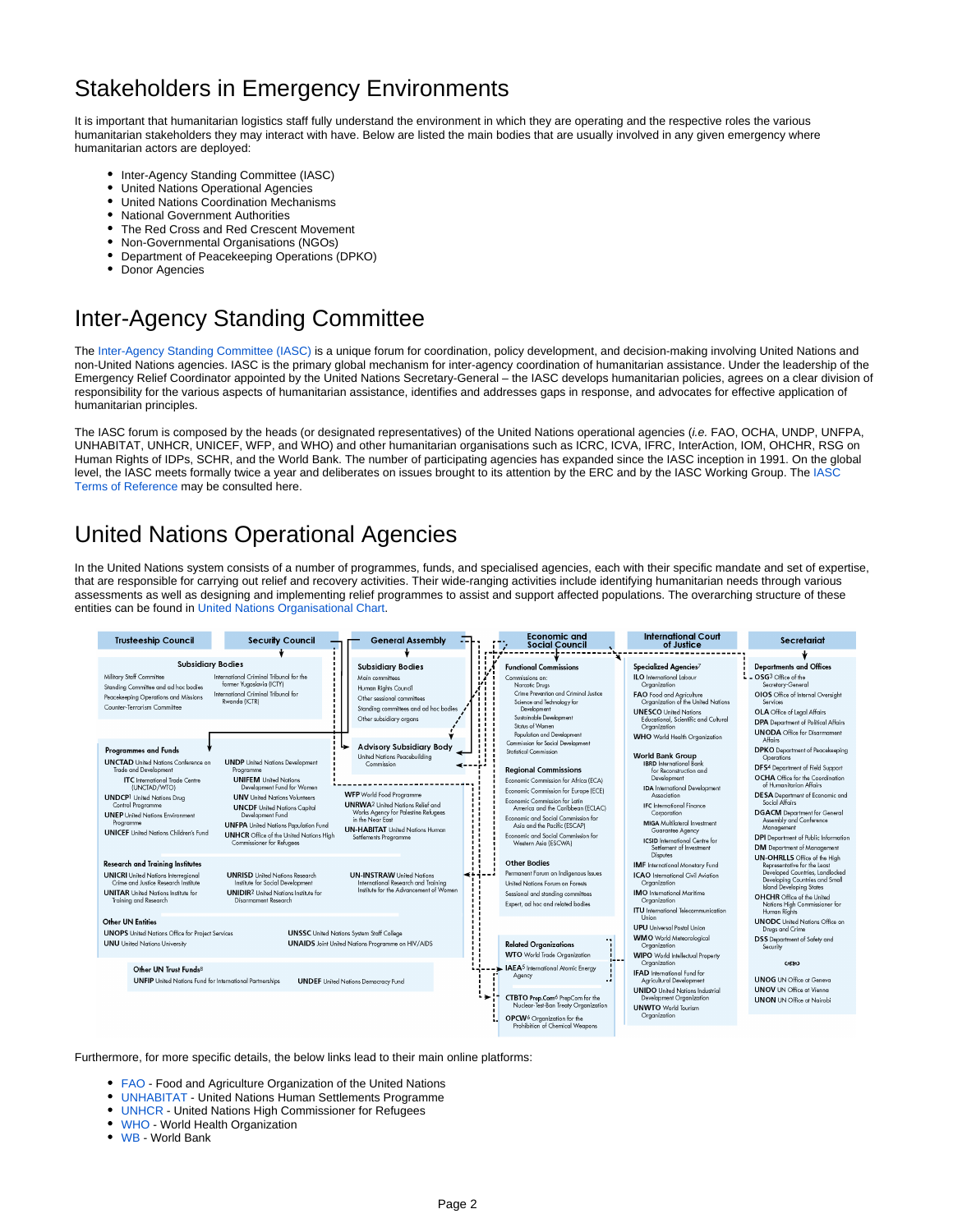- [UNFPA](http://www.unfpa.org/) United Nations Population Fund
- [UNICEF](http://www.unicef.org/)  United Nations Children's Fund
- [UNDP](http://www.undp.org/) United Nations Development Programme
- [WFP](http://www.wfp.org/)  World Food Programme

# <span id="page-2-0"></span>United Nations Office for the Coordination of Humanitarian Affairs

The [Office for the Coordination of Humanitarian Affairs \(OCHA\)](https://www.unocha.org/) is the arm of the United Nations Secretariat responsible for bringing together humanitarian actors to ensure coherent and coordinated response to emergencies. OCHA also works to define a framework within which each actor can efficiently contribute to the overall response effort.

OCHA's mission is to mobilise and coordinate effective and principled humanitarian actions in partnership with national and international actors in order to:

- 1. Alleviate human suffering during crises.
- 2. Advocate for the rights of people in need.
- 3. Promote preparedness and prevention.
- 4. Facilitate sustainable solutions.

## <span id="page-2-1"></span>UN Representatives and Coordinators

#### **Special Representative of the Secretary-General**

A Special Representative of the Secretary-General (SRSG) is appointed by the United Nations Secretary-General to act on his behalf in "complex or of exceptional magnitude" emergencies. In practice, the appointment of an SRSG is normally reserved for emergencies requiring United Nations involvement in major political negotiations and/or when United Nations peacekeeping forces are deployed.

When a SRSG is appointed, he/she is recognised as having overall authority with regard to United Nations operations in the designated country. If heading a peacekeeping operation, the SRSG reports to the Secretary-General through the Under-Secretary-General (USG) for peacekeeping operations or, if heading a political mission, through the USG for political affairs.

A SRSG is also involved when an Integrated Mission is proposed for the planning, design, and implementation of complex United Nations operations in post-conflict situations, and for linking the different dimensions of peace support operations. An Integrated Mission enshrines a shared vision amongst all United Nations actors being the strategic objective their collective work in-country will focus on achieving. Once an Integrated Mission is established following a specific Security Council Resolution, the SRSG will take the lead in the planning process in close cooperation with the Integrated Mission Task Force (IMTF).

#### **Emergency Relief Coordinator**

The Emergency Relief Coordinator (ERC) is the United Nations Under-Secretary-General for Humanitarian Affairs and head of OCHA. The ERC is responsible for oversight of all emergencies requiring United Nations humanitarian assistance and leads the IASC, acting therefore as the central focal point for governmental, intergovernmental, and non-governmental relief activities. The Global Cluster lead agencies are accountable to the ERC in ensuring better coordination and effective humanitarian response through cluster activities.

#### **Humanitarian Coordinator**

When a complex emergency occurs, the ERC, on behalf of the Secretary-General and after consultation with the IASC, designates a Humanitarian Coordinator (HC). The HC serves as the representative of the ERC (and therefore of OCHA) in the country/region concerned. The HC is responsible for coordinating the Humanitarian Country Team activities and provides liaison between the latter and the ERC. The HCs terms of references [may be found](https://dlca.logcluster.org/download/attachments/72320049/Humanitarian%20Coordinator%20TOR.doc?version=1&modificationDate=1634283485000&api=v2)  [here](https://dlca.logcluster.org/download/attachments/72320049/Humanitarian%20Coordinator%20TOR.doc?version=1&modificationDate=1634283485000&api=v2). The Cluster lead agencies in-country are accountable to the HC for their Cluster lead responsibilities.

#### **Humanitarian Country Team**

In April 2006, the IASC Principals (i.e. heads of the IASC participating agencies) endorsed the [Action Plan](https://dlca.logcluster.org/download/attachments/72320049/Strengthening%20the%20Humanitarian%20Coordinator%20System.pdf?version=1&modificationDate=1634283813000&api=v2) on "Strengthening the Humanitarian Coordination System" which states, inter alia, that all HCs must have "broad-based country teams developed [and] in place by November 2006."

A broad-based country team, established through a Humanitarian Country Team (HCT), aims to improve humanitarian coordination and policy making as well as ensuring positive and efficient partnership between all humanitarian actors. Chaired by the HC, the HCT consists of UN agencies, NGO partners, and the Red Cross and Red Crescent Movement operating in a given country. Non-members may be invited in its fora on an ad hoc basis for the purpose of assisting in the discussions and/or taking action on specific humanitarian issues.

#### **Resident Coordinator**

A United Nations Resident Coordinator (RC) is a designated representative of the UN Secretary-General. They lead the HCT and reports to the UN Secretary-General through the Chair of the UN Development Group (UNDG). The RC terms of references may be found [here.](https://unsdg.un.org/sites/default/files/QCPR-Info-Brief-2-UN-RC-System-UN-DOCO-Nov-2016.pdf) Generally, the UNDP Resident Representative serves as the RC. Through such coordination, the most effective use of UN and other international aid resources is being pursued. Furthermore, in the event of a humanitarian response where a HC position has not been established, the RC is accountable to the ERC. This applies for the strategic and operational coordination of the response efforts of UN Country Team members, national, and international humanitarian organisations in support of national efforts. The ERC may choose to designate the RC as HC, in consultation with the IASC, if the situation so requires. The Cluster leads at the country level are accountable to the RC in the absence of a HC.

### **United Nations Country Team**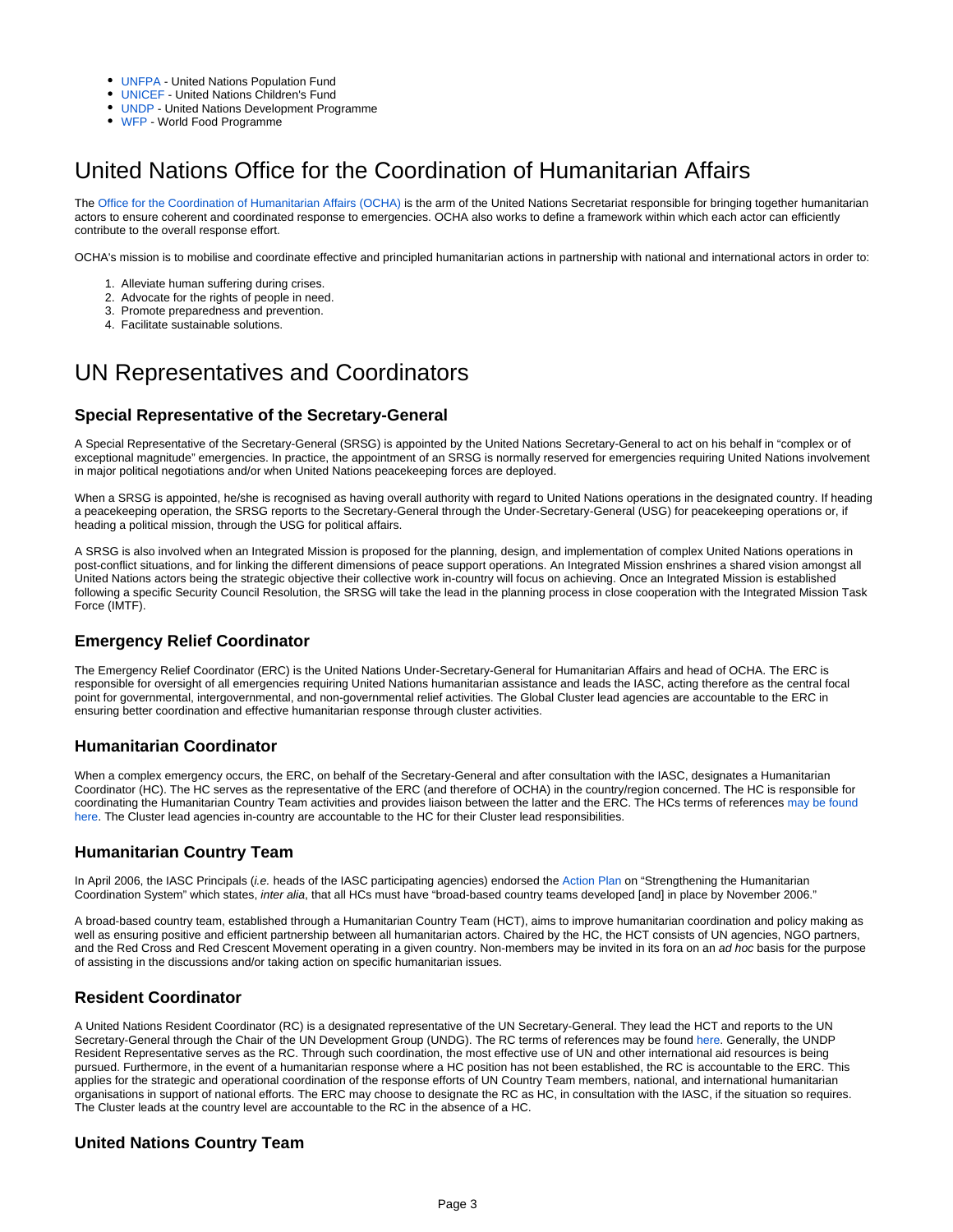The United Nations Country Team (UNCT) structure encompasses all the UN system entities carrying out operational activities for development, emergency, recovery, and transition in a given country. It ensures interagency coordination and a structured decision making process for agencies present in-country. The UNCT aims for individual agencies to plan and work together, as part of the RC system, in order to ensure the delivery of tangible results in support of the development agenda of the government.

The UNCT membership, roles, and responsibilities must also be laid out clearly within each UNCT. These imply accountability to each other and to the RC, taking responsibility for elements of the RC/UNCT work plan – particularly in oversight of subsidiary groups – mobilisation of resources for the UNDAF and UNCT plans, and taking part in mutual assessments.

### <span id="page-3-0"></span>National Government Authorities

The [UN General Assembly Resolution 46/182](https://dlca.logcluster.org/download/attachments/72320049/Provider%20of%20Last%20Resort.pdf?version=1&modificationDate=1634283887000&api=v2) states that "[...] each State has the responsibility first and foremost to take care of the victims of natural disasters and other emergencies occurring on its territory[...]" and that "[...] the affected State has the primary role in the initiation, organisation, coordination, and implementation of humanitarian assistance within its territory".

The UN therefore encourages governments to "[...] designate a single national agency or organisation to conduct and coordinate emergency relief measures." The establishment of such government authority to coordinate domestic relief activities upholds the stricken country's government central role and responsibility in disaster relief operations. Where possible, external coordinating mechanisms – such as clusters – should systematically involve the relevant government authorities.

In the case of man-made crises, coordination of relief activities and reporting structures are agreed between the government and the HC.

### <span id="page-3-1"></span>The Red Cross and Red Crescent Movement

The Red Cross and Red Crescent Movement is the largest humanitarian network in the world and is prevalent in all aspects of relief work. It is therefore likely to be an integral part of the emergency environment and may play an important role in coordinating humanitarian assistance in complex emergencies. The Red Cross and Red Crescent Movement is composed of three elements:

- The International Committee of the Red Cross (ICRC) mission is to protect the lives and dignity of victims of armed conflict and other situations of violence and to provide them with assistance. It directs and coordinates the Movement's international relief activities during armed conflicts. Established in 1863, it is at the origin of the Movement. The ICRC plays an active role in most complex emergencies.
- The International Federation of Red Cross and Red Crescent Societies (IFRC) is a federation of national societies worldwide. It aims to inspire, encourage, facilitate, and promote all forms of humanitarian activities by its member societies with a view to preventing and alleviating human suffering. When disasters occur, the IFRC assists national societies in assessing needs, mobilising resources, and organising relief activities. IFRC delegates are often assigned to give direct assistance to national societies. Personnel from other national societies may also be requested and assigned under the auspices of the IFRC.
- The National Red Cross and Red Crescent Societies act as auxiliaries to public authorities and services. They normally concentrate on activities concerned with public health – including first aid and primary health care – and relief. Many national societies also maintain stocks of relief supplies. They usually receive funds from their own membership, from local fund-raising activities, and in many cases from their respective government.

## <span id="page-3-2"></span>Non-Governmental Organisations

Non-Governmental Organisations (NGOs) can be divided into two main categories: international NGOs operating overseas, and local NGOs working in their national context. The NGO community has become increasingly important in humanitarian responses and has significantly grown in number over the past decades to cover the full spectrum of humanitarian relief activities.

Before, during, and after the onset of a crisis, NGOs are often present in the area of an emergency. They therefore have hands-on experience and information that might be crucial in carrying out large-scale relief operations. NGOs tend to specialise in one or two fields, and/or to direct their efforts towards a specific in-need population. They usually offer skilled staff, rapid deployment capacity, operational flexibility, and resources that might not otherwise be available in an emergency.

Local NGOs are particularly important as they are known locally and because their staff is familiar with the context, area, culture, various communities, etc. In many cases they are used to work together with other international NGOs and the UN agencies. The UN Department of Economic and Social affairs maintains a list of [NGOs in consultative status with the United Nations.](http://esango.un.org/civilsociety/getByAllHavingStatus.do;jsessionid=661BB16D24EB09EAB28AA065A1088A78?method=getByAllHavingStatus&searchType=csSearch)

### <span id="page-3-3"></span>Armed Forces in Humanitarian Response

### <span id="page-3-4"></span>Department of Peacekeeping Operations

The [Department of Peacekeeping Operations \(DPKO\)](https://peacekeeping.un.org/) is a UN body tasked by the Security Council to undertake peacekeeping operations in specific areas of recent or potential conflict. A Special Representative of the Secretary-General (SRSG) is usually appointed to lead each peacekeeping operation. Reporting to DPKO headquarters in New York, the SRSG exercises authority over all UN entities in the emergency area. The SRSG office has two main components: a civilian structure headed by the Chief Administration Officer (CAO) and a military structure headed by the Senior Military Officer (SMO).

DPKO staff deployed into an emergency area may for instance include military components in security or observation roles, civilian police elements, mine action teams, as well as specialists in political affairs and human rights.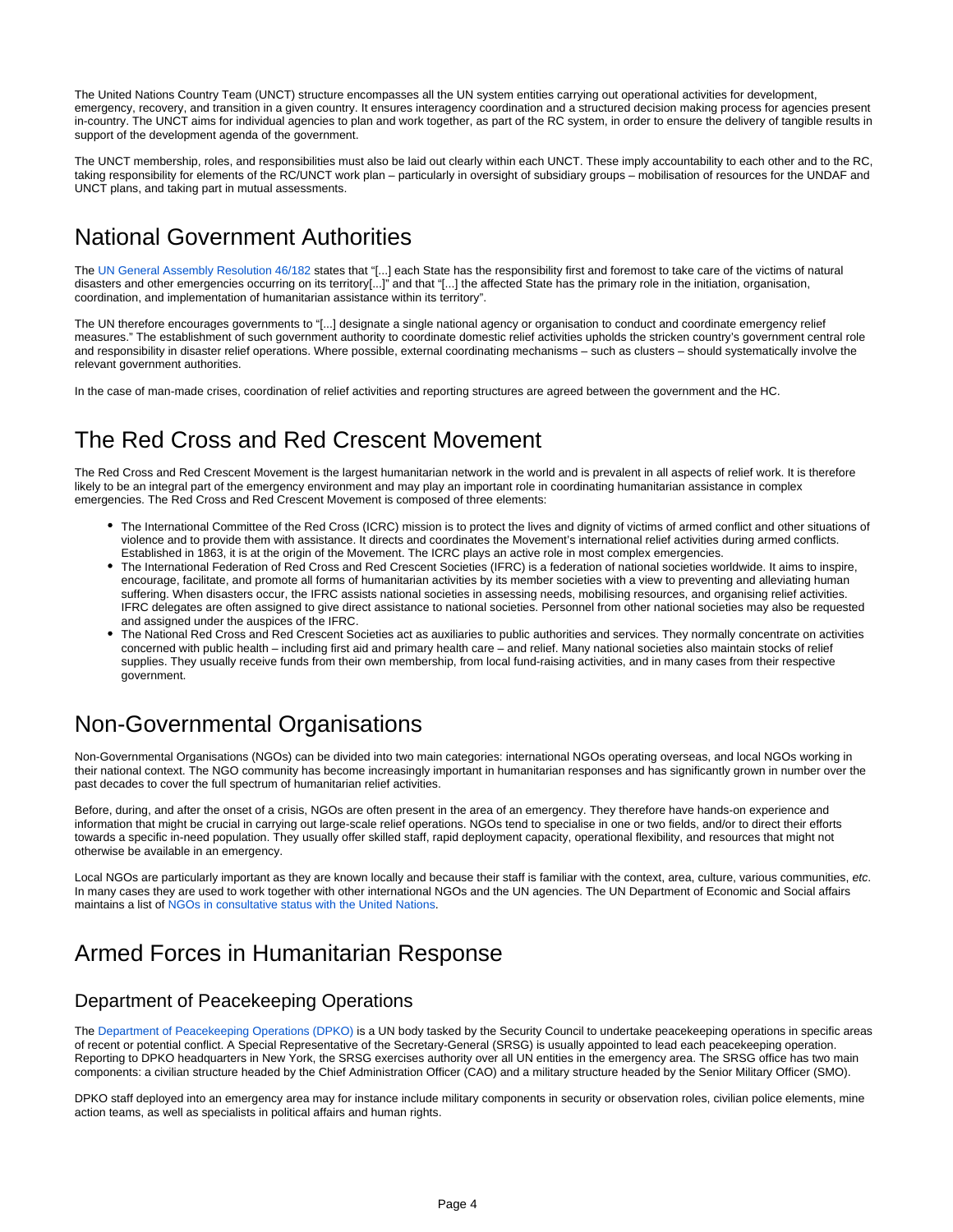Recent peacekeeping mandates have also included tasks such as "coordination with humanitarian agencies" or "support to humanitarian action." The personnel, material, and financial assets of these operations are managed by a civilian led administration, headed by the CAO.

### <span id="page-4-0"></span>Civil-Military Coordination

Civil-Military Coordination (CMCoord) is the essential dialogue and interaction between civilian and military actors in humanitarian emergencies that is necessary to protect and promote humanitarian principles, avoid competition, minimise inconsistency, and when appropriate, pursue common goals. Basic strategies range from coexistence to cooperation. Coordination is a shared responsibility facilitated by liaison and common training.

CMCoord is a framework that enhances a broad understanding of humanitarian action and guides political and military actors on how best to support that action. It assists in developing context-specific guidance based on internationally agreed guidelines, it establishes humanitarian civil-military coordination structures, and ensures that CMCoord Officers and focal points are trained to make that coordination work. The CMCoord Officer can also function as an auxiliary to humanitarian access, protection and security, and facilitate these workstreams as needed. This applies to complex emergencies and natural disasters.

CMCoord is the official term used by the UN to describe the process of liaison between civilian and military actors in a crisis area, however military authorities may also appoint their own staff for liaison duties with the humanitarian community. The generic military term for liaison between humanitarian and military bodies is Civil-Military Coordination (CIMIC), however military authorities or formations may use different terminology.

## <span id="page-4-1"></span>Humanitarian Funding

Humanitarian organisations are funded by contributions from individuals, corporations, governments, and other organisations. Each humanitarian agency usually has its own resource mobilisation mechanism in place having either bilateral or multilateral contributions provided by donors. In addition to traditional donors such as government and inter-governmental organisations, private donors are taking on an important part in supporting relief operations.

### <span id="page-4-2"></span>Donor Agencies

Donor agencies may be present in the crisis area and may even be actively involved in disaster relief activities before a major emergency occurs. Some of these donor organisations, especially governmental organisations, have developed concepts for rapid intervention in case of disaster and will deploy with specialised teams. Each donor government typically has specialised sub-offices for granting funds and liaising with various humanitarian actors. The funding processes and requirements are regularly updated and vary from donor to donor. Organisations seeking funding should consult with the relevant donor office for up to date information.

### <span id="page-4-3"></span>Appeals

At the onset of an emergency, humanitarian organisation come together to prepare an appeal summarising relief needs and response plan for different sectors. These appeals are tools to structure humanitarian response and mobilise funding.

#### **Flash Appeal**

Flash appeals present an early strategic response plan and specific projects within 5-7 days of the emergency's onset. If major uncertainty exists about the evolution of the crisis, the appeal presents the most likely scenarios and the response strategy for each. Flash appeals are usually revised about a month later, when more information is available. They may serve as the basis for funding applications to the CERF (amongst other funding streams): the RC/HC indicates which appeal projects the CERF should fund. The RC/HC, supported by OCHA, is responsible for producing the appeal. Organisations that have been asked to lead and coordinate the response within a given sector or area of activity (i.e. cluster or sector leads) have a key role: working with all relevant partners to develop the response plans and vet project proposals for inclusion in the appeal. Flash appeals should include priority projects from all key implementing agencies on the ground, including NGOs.

#### **Consolidated Appeals Process**

The Consolidated Appeals Process (CAP) is a programme cycle for aid organisations to plan, coordinate, fund, implement, and monitor their response to disasters and emergencies, in consultation with governments.

The CAP contributes significantly to developing a strategic approach to humanitarian action, and fosters close cooperation between host governments, donors, aid agencies, and in particular between NGOs, the Red Cross Movement, and UN agencies. Working together in the world's crisis regions, they produce a Common Humanitarian Action Plan and an appeal for funds.

### <span id="page-4-4"></span>Common Humanitarian Action Plan

The Common Humanitarian Action Plan (CHAP) outlines humanitarian actions in a given country or region. It provides:

- Analysis of the context in which humanitarian actions takes place.
- Best, worst, and most likely scenarios.
- Analysis of need and a statement of priorities.
- $\bullet$ Roles and responsibilities -who does what, when and where.
- A clear link to longer-term objectives and goals.
- A framework for monitoring the strategy and revising it if necessary.

The CHAP is the foundation for developing a Consolidated Appeal that presents a snapshot of situations, response plans, resource requirements, and monitoring arrangements. If the situation or people's needs change, any part of an appeal can be revised at any time.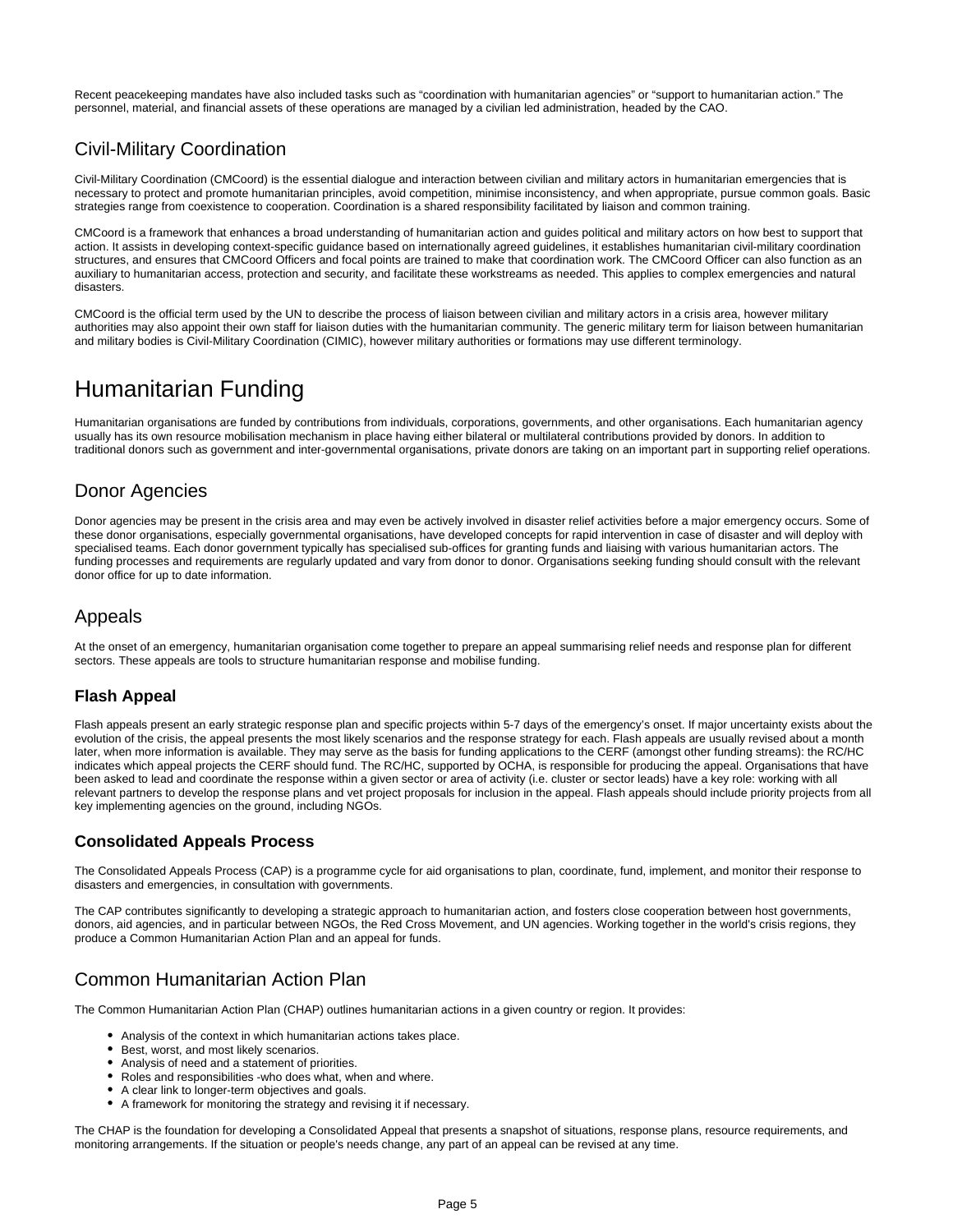Whenever crises break or natural disasters occur, humanitarian partners develop a Flash Appeal to address people's most urgent needs. This can later become a Consolidated Appeal.

Humanitarian Coordinators are responsible for preparing the Consolidated Appeals, launched globally by the UN Secretary-General before the beginning of each calendar year. Mid-Year Reviews are presented to donors in July of each year.

### <span id="page-5-0"></span>Pooled Funds

### <span id="page-5-1"></span>Emergency Response Fund (ERF)

The Emergency Response Fund (ERF) aims to provide rapid and flexible funding to address gaps in humanitarian needs. It is usually established to meet unforeseen needs that are not included in the CAP or similar coordination mechanisms but in line with CHAP objectives and identified priorities. It increases opportunities for local actors to respond to needs in areas where international organisations face challenges to access due to security or political constraints. Compared to Central Emergency Response Fund (CERF) and Common Humanitarian Fund (CHF), ERFs amounts are relatively small. OCHA typically undertakes both financial and programmatic management of ERFs and provides an overview and tracking [here.](https://fts.unocha.org/)

The ERFs aim to enable NGOs (which do not have direct access the CERF) – but also sometimes UN agencies – to respond quickly and effectively by:

- Making funds available to cover initial costs
- Making funds available in cases of rapidly changing circumstances and humanitarian needs where gaps must be filled and other donor mechanisms are unavailable.

### <span id="page-5-2"></span>Common Humanitarian Funds

Common Humanitarian Funds (CHFs) are country-based pooled funds that provide early and predictable funding to NGOs and UN agencies for their response to critical humanitarian needs. CHFs enable Humanitarian Country Teams—who are best informed of the situation on the ground—to swiftly allocate resources where they are most needed, and to fund priority projects as identified in a Consolidated Appeal Process (CAP), or a similar humanitarian action plan.

CHFs mainly provide core funding to projects included in a CAP and they enable humanitarian actors to respond to protracted crises. CHFs also maintain an emergency reserve used for unforeseen emergencies and new priorities in a crisis. The reserve typically does not exceed 10 per cent of total CHF funds. CHFs are under the authority of the Humanitarian Coordinator (HC), with support from OCHA and UNDP for the fund's day-to-day management and financial administration.

### <span id="page-5-3"></span>Central Emergency Response Fund

The Central Emergency Response Fund (CERF) is a humanitarian fund established by the General Assembly in 2006 to enable more timely and reliable humanitarian assistance to those affected by natural disasters and armed conflicts. The fund is replenished annually through contributions from governments and the private sector, and constitutes a pool of standby funding to support humanitarian action.

The CERF has a grant facility of USD 450 million and a loan facility of USD 30 million. In an average year, CERF allocates approximately USD 400 million to 50 different country teams. Sectors that typically receive funding include food, health, water and sanitation, and shelter. CERF has a ceiling of USD 30 million for each humanitarian emergency. Two thirds of CERF allocations go to rapid response allocations (for a sudden-onset emergency or a significant deterioration in an existing crisis) within 72 hours of an application being received from a Resident/Humanitarian Coordinator (RC/HC).

The CERF is designed to complement existing humanitarian funding mechanisms, including the CAP, flash appeals, and country-based pooled funds. United Nations humanitarian agencies and the International Organization for Migration can apply for CERF funding. WFP, UNICEF and UNHCR are the top three agency recipients of CERF funding. Applications for CERF funding must demonstrate that proposed activities are in line with CERF's life-saving criteria. The RC/HC submits applications to the Emergency Relief Coordinator (ERC) and the CERF secretariat, based on an in-country prioritization process. The General Assembly resolution that created CERF does not allow for NGOs to apply directly for CERF funding. However, NGOs frequently receive CERF funding when they act as implementing partners of United Nations agencies. OCHA cannot receive CERF grants as the ERC is the Fund Manager.

More information regarding the CERF may be found [here.](https://cerf.un.org/)

## <span id="page-5-4"></span>Sites and Resources

#### **Common Guidelines on Humanitarian Operations**

- [Universal Declaration of Human Rights 1948](https://dlca.logcluster.org/download/attachments/72320049/Universal%20Declaration%20on%20Human%20Rights.pdf?version=1&modificationDate=1634285379000&api=v2)
- [Four Geneva Conventions of 1949 & additional protocols of 1977 and 2005](http://www.icrc.org/ihl.nsf/CONVPRES?OpenView)
- $\bullet$ [Principles of Conduct for the International Red Cross and Red Crescent Movement and NGOs in Disaster Response Programmes](https://dlca.logcluster.org/download/attachments/72320049/ICRC%20Code%20of%20Conduct.pdf?version=1&modificationDate=1634284854000&api=v2)
- [The Sphere Project Humanitarian Charter and Minimum Standards in Disaster Response](https://spherestandards.org/)
- [IASC Guidance Note on Using the Cluster Approach](https://dlca.logcluster.org/download/attachments/72320049/IASC%20Guidance%20Note%20on%20Cluster%20Approach.pdf?version=1&modificationDate=1634285125000&api=v2)
- [Oslo Guidelines Guidelines on Use of Military and Civil Defence Assets in Disaster Relief, both for Natural Disasters and Complex Emergencies](https://dlca.logcluster.org/download/attachments/72320049/OSLO%20Guidelines.pdf?version=1&modificationDate=1634282490000&api=v2)

#### **Sources of Humanitarian Information**

[Alertnet](http://www.alertnet.org/) - Reuters service for aid agencies, including latest humanitarian news.